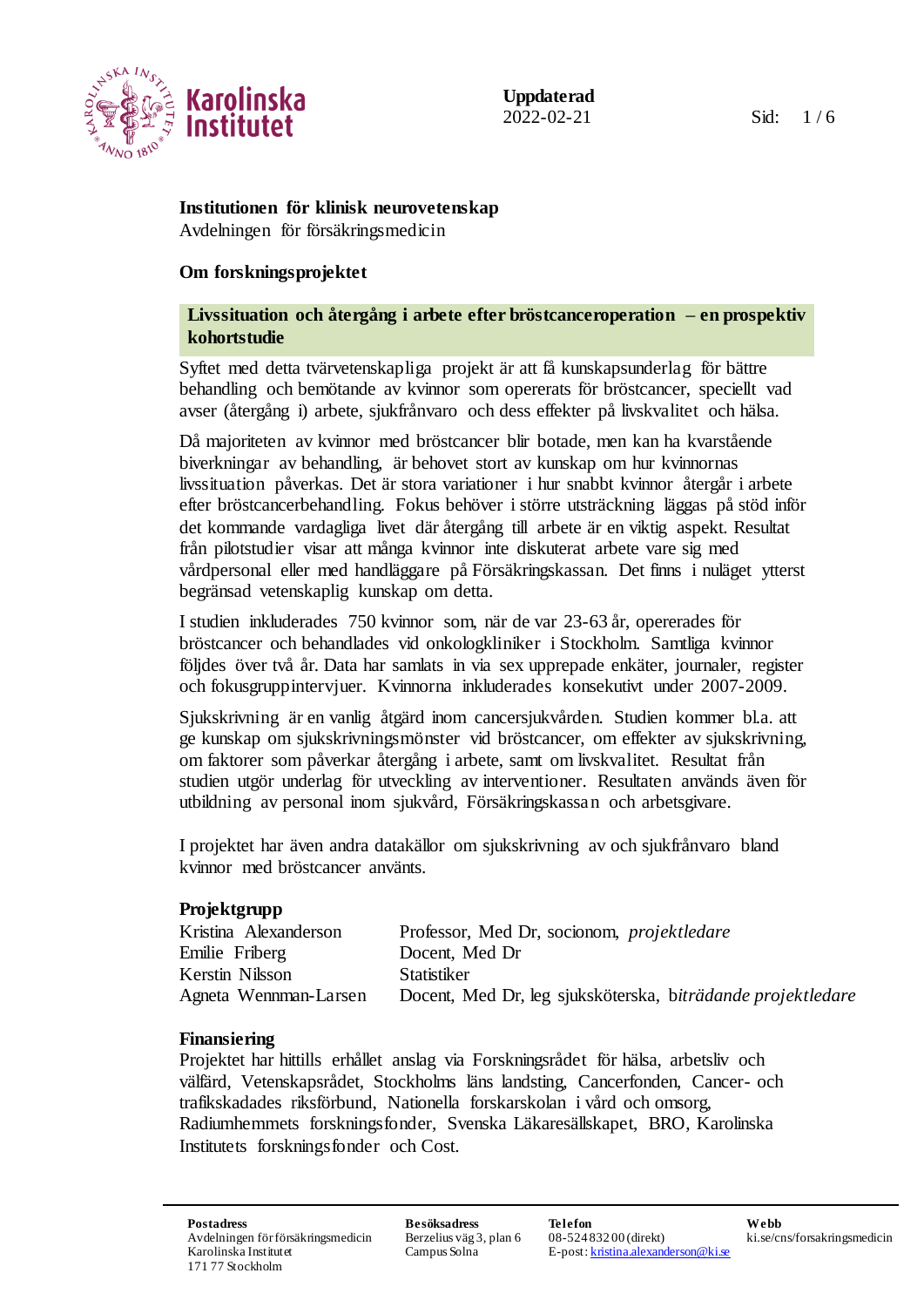

### **Publikationer från projektet**

#### **Doktorsavhandling**

Nilsson M. Psychosocial situation and work after breast cancer surgery - women's experiences. Karolinska Institutet. 2013.

Söderman, M. Healthcare professionals' work with sickness absence – with focus on oncology. Karolinska Institutet. 2020.

#### **Artiklar i internationella vetenskapliga tidskrifter**

- 1. Petersson L-M, Wennman-Larsen A, Nilsson M, Olsson M, Alexanderson K. Work situation and sickness absence in the initial period after breast cancer surgery. Acta Oncol. 2011;50:282-8
- 2. Nilsson M, Olsson M, Wennman-Larsen A, Petersson L-M, Alexanderson K. Return to work after breast cancer: patients' experiences of encounters with different stakeholders. Eur J Oncol Nurs. 2011;15:267-74
- 3. Nilsson MI, Olsson M, Wennman-Larsen A, Petersson L-M, Alexanderson K. Women's reflections and actions regarding working after breast cancer surgery – a focus group study. Psycho-Oncology 2013;22(7):1639-44.
- 4. Wennman-Larsen A, Olsson M, Alexanderson K, Nilsson M, Petersson LM. Arm morbidity and sick leave among working women shortly after breast cancer surgery. Eur J Oncol Nurs. 2013;17(1):101-6
- 5. Petersson L-M, Nilsson M, Alexanderson K, Olsson M, Wennman-Larsen A. How do women value work shortly after breast cancer surgery and are their valuations associated with being on sick leave? J Occup Rehabil 2012;23:391-9.
- 6. Wennman-Larsen A, Alexanderson A, Olsson M, Nilsson M, Petersson L-M. Sickness absence in relation to breast and arm symptoms shortly after breast cancer surgery. The Breast. 2013; 22(5):767-772.
- **7.** Saboonchi F, Wennman-Larsen A, Alexanderson K, Petersson LM. Examination of the construct validity of the Swedish version of Hospital Anxiety and Depression Scale in breast cancer patients. Qual Life Res 2013:22(10):2849-56
- 8. Nilsson M, Petersson L-M, Wennman-Larsen A, Olsson M, Alexanderson K. Adjustment and social support at work early after breast cancer surgery and its associations with sickness absence. Psycho-Oncology 2013:22(12):1755-62
- 9. Saboonchi F, Petersson LM, Wennman-Larsen A, Alexanderson K, Bränström R V, Vaez M. Changes in caseness of anxiety and depression in breast cancer patients during the first year following surgery: Patterns of transiency and severity of the distress response. European Journal of Oncology Nursing. 2014:18(6)598-604.
- 10. Wennman-Larsen A, Petersson LM, Saboonchi F, Alexanderson K, Vaez V. Is the development of breast symptoms consistent with the development of arm symptoms during the first two years after breast cancer surgery? Oncology Nursing Forum, 2015;42(2):145-55.
- 11. Bränström R, Petersson LM, Saboonchi F, Wennman-Larsen A, Alexanderson K. Physical activity following a breast cancer diagnose: Implications for self-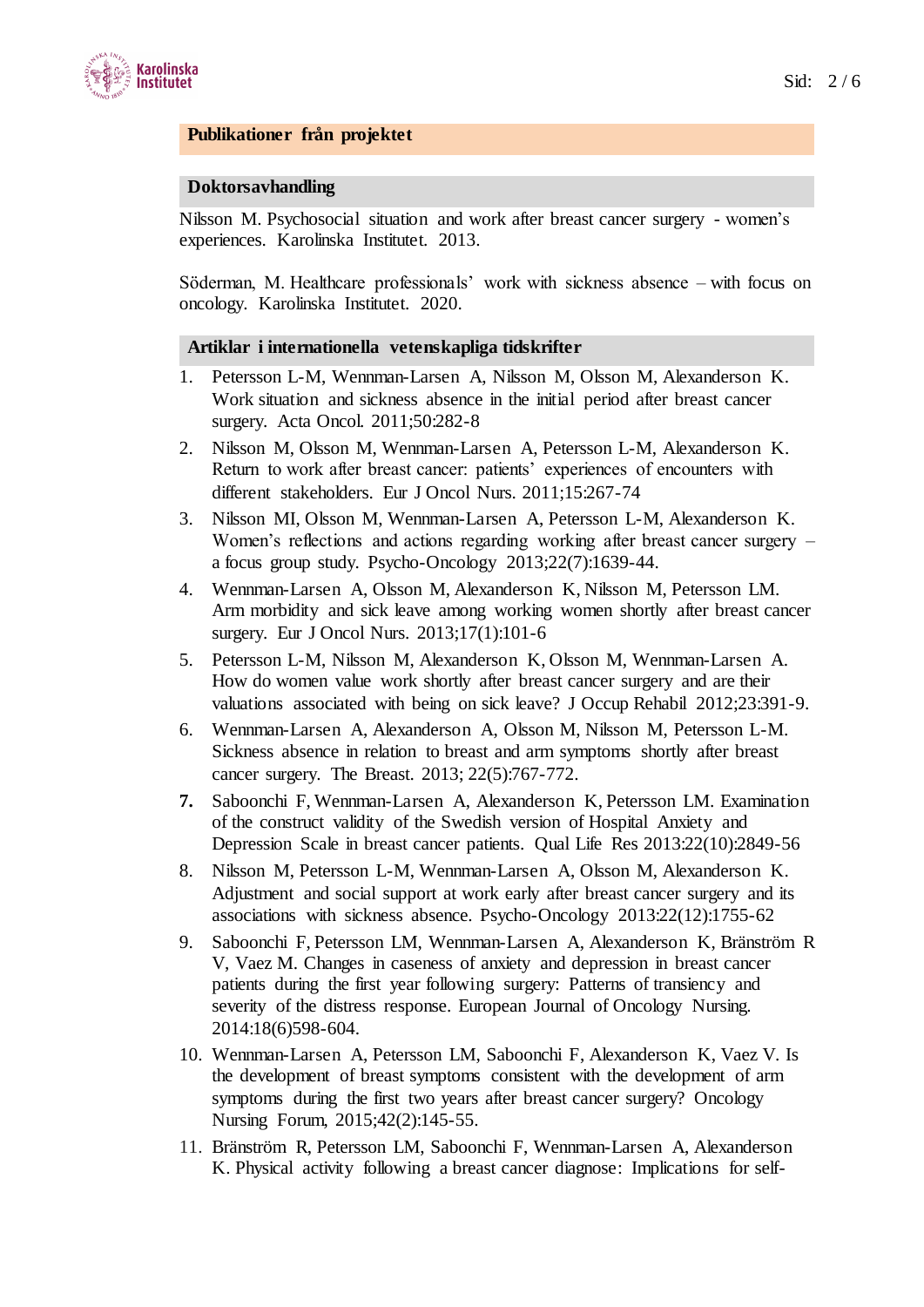

rated health and cancer-related symptoms. European Journal of Oncology Nursing. 2015:19(6)680-5.

- 12. Saboonchi F, Petersson LM, Wennman-Larsen A, Alexanderson K, Vaez M. Trajectories of anxiety among women with breast cancer: A proxy for adjustment from acute to transitional survivorship. Journal of Psychosocial Oncology. 2015:33(6)603-19.
- Saboonchi F, Petersson LM, Alexanderson K, Bränström B, Wennman-Larsen A. Expecting the Best and Being Prepared for the Worst: Structure, Profiles and Two Years Temporal Stability of Dispositional Optimism in Women with Breast Cancer. Psycho-Oncology. 2016:25(8)957-63.
- 13. Nilsson M, Saboonchi F, Alexanderson K, Mariann Olsson M, Wennman-Larsen A, Petersson LM. Changes in importance of work and vocational satisfaction during the two years after breast cancer surgery and factors associated with this. Journal of Cancer Survivorship: Research and Practice. 2016:10(3)564-72.
- 14. Wennman-Larsen A, Nilsson M, Saboonchi F, Olsson M, Alexanderson K, Fornander T, Sandelin K, Petersson LM. Can breast cancer register data on recommended adjuvant treatment be used as a proxy for actually given treatment? European Journal of Oncology Nursing, 2016;22:1-7.
- 15. Bondesson T, Petersson LM, Wennman-Larsen A, Alexanderson K, Kjeldgård L, Nilsson M. A study to examine the influence of health professionals' advice and support on work capacity and sick leave after breast cancer surgery. Supportive Care in Cancer. 2016:24(10)4141-8. DOI: 10.1007/s00520-016- 3239-6
- 16. Kvillemo P, Mittendorfer-Rutz E, Bränström R, Nilsson K, Alexanderson K. Sickness absence and disability pension following breast cancer diagnosis: a five-year nationwide cohort study. Journal of Clinical Oncology. 2017:26(3)673-84.
- 17. Olsson M, Nilsson M, Fugl-Meyer K, Lena-Marie Petersson LM, Wennman-Larsen A, Kjeldgård L, Alexanderson K. Life satisfaction of women of working age shortly after breast cancer surgery. Quality of Life Research. 2017:26(3)673-84.
- 18. Petersson LM, Vaez M, Nilsson M, Saboonchi F, Alexanderson K, Olsson M, Wennman-Larsen A. Sickness absence following breast cancer surgery; a twoyear follow-up cohort study. Scandinavian Journal of Caring Sciences. 2018:32:715-24. doi: 10.1111/scs.12502.
- 19. Söderman M, Friberg E, Alexanderson K, Wennman-Larsen A. Women's experiences of encounters with healthcare professionals' regarding work after breast-cancer surgery and associations with sickness absence; a two-year follow-up cohort study. Supportive Care in Cancer, 2019;27(4):1197-1206. doi: 10.1007/s00520-018-4453-1.
- 20. Söderman M, Wennman-Larsen A, Alexanderson K, Friberg E. Experiences of positive encounters with healthcare professionals among women on long-term sickness absence due to breast cancer or due to other diagnoses: A nationwide survey. BMC Public Health. 2019;19(1):349.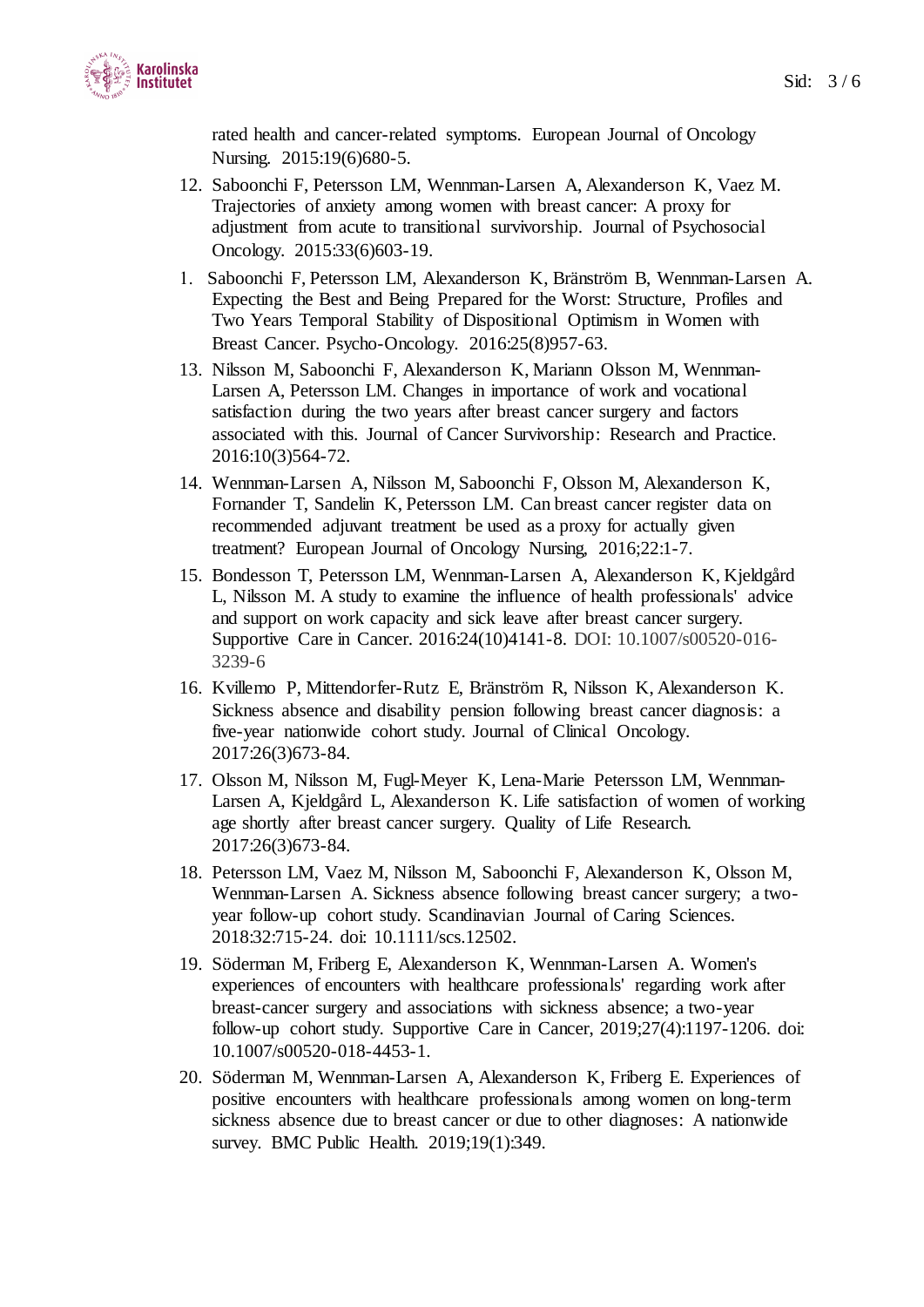

- 21. Chen L, Alexanderson K. Trajectories of sickness absence and disability pension in the two years before and three years after breast cancer: a Swedish longitudinal population-based cohort study. Cancer. 2020:126(12)2883-91. DOI: 10.1002/cncr.32820
- 22. Jakobsson S, Alexanderson K, Wennman-Larsen A, Charles T, Ringsberg K. Self-rated health over a two-year period after breast cancer surgery: prospective ratings and retrospective rating by means of a health-line. Scandinavian Journal of Caring Sciences. 2021(35):833-43. Doi: 10.1111/scs.12899.
- 23. Kvillemo P, Chen L, Bottai M, Frumento P, Almondo G, Mittendorfer-Rutz E, Friberg E, Alexanderson K. Sickness absence and disability pension among women with breast cancer: a population-based cohort study from Sweden. BMC Public Health. 2021(21):697. doi.org/10.1186/s12889-021-10703-1.
- 24. Wennman-Larsen A, Svärd V, Alexanderson K, Friberg E. Factors of decisive importance for being in work or not during two years after breast cancer surgery: content analysis of 462 women's open answers. BMC Women's Health. 2021:21, 332.<https://doi.org/10.1186/s12905-021-01468-1>

#### **Uppsatser**

- 1. Appelgren M. Hälsorelaterad livskvalitet, kroppsuppfattning och självkänsla hos kvinnor som nyligen opererats för bröstcancer: en jämförande studie mellan de som genomgått mastektomi eller mastektomi med direktrekonstruktion. Magisteruppsats i klinisk medicinsk vetenskap, Karolinska Institutet, 2014.
- 2. Bondesson T. Återgång till arbete vid bröstcancer; hälso- och sjukvårdens bemötande och dess relation till aktuell arbetssituation. Magisteruppsats i omvårdnad, Karolinska Institutet, 2010
- 3. Müller M. Work ability of Swedish women after breast cancer surgery. Master thesis, Maastrich University. 2011
- 4. Mattson K. Bröstcanceropererade kvinnors upplevelse av bemötande och information från Försäkringskassan. Vidareutbildningskurs i försäkringsmedicin, Karolinska Institutet. 2013
- 5. Hazelzet EM. Reasonable support works: a prospective cohort study on support and adjustments at work and its associations with work participation and long term sickness absence in employed breast cancer survivors. Mastersuppsats, Maastricht University. 2015

#### **Några abstracts accepterade för presentation vid vetenskapliga konferenser**

- 1. Nilsson M, Olsson M, Petersson L-M, Wennman-Larsen A, Alexanderson K. Patient's experiences of encounters with professionals regarding return-to-work issues following breast cancer surgery  $-$  a qualitative study. Conference on Advances in Health Care Science Research, 18–19/11 2009, Stockholm
- 2. Nilsson M, Olsson M, Petersson L-M, Wennman-Larsen A, Alexanderson K. Patient's experiences of encounters with professionals regarding return-to-work issues following breast cancer surgery  $-$  a qualitative study.  $2<sup>nd</sup>$  Joint European Public Health Conference, 25-28/11 2009, Lodz, Polen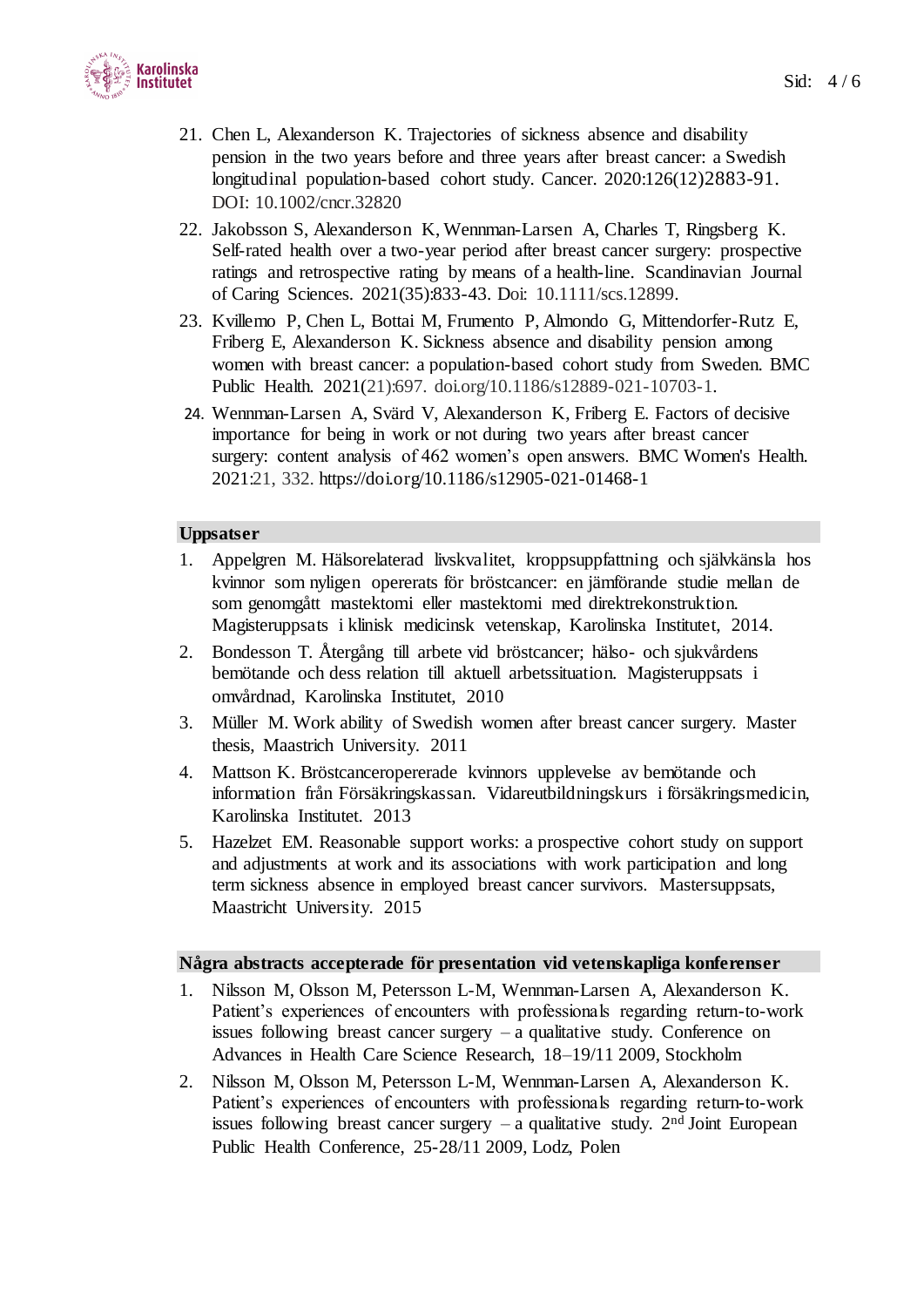

- 3. Nilsson M, Olsson M, Petersson L-M, Wennman-Larsen A, Alexanderson K. Patient's experiences of encounters with professionals regarding return-to-work issues following breast cancer surgery – a qualitative study. International PsychoOncology Society (IPOS) 12th World Congress of Psycho-Oncology, 25- 29/5 2010, Quebec, Kanada
- 4. Bondesson T, Wennman-Larsen A, Petersson L-M. Hälso- och sjukvårdspersonals bemötande och dess relation till aktuell arbetssituation hos kvinnor opererade för bröstcancer. 9:e Nationella konferensen i cancervård, 30/9-1/10 2010, Göteborg
- 5. Petersson L-M, Wennman-Larsen A, Nilsson M, Olsson M, Alexanderson K. Work ability after breast cancer surgery  $-$  a prospective cohort study. Nordic Cancer Rehabilitation Symposium, 20-21/9 2010, Köpenhamn, Danmark
- 6. Wennman-Larsen A, Petersson L-M, Nilsson M, Bondesson T, Alexanderson K, et al. Return to work after breast cancer surgery? Impact of encounters with health-care professionals and social-insurance officers - a cohort study. Nordic Cancer Rehabilitation Symposium, 20-21/9 2010, Köpenhamn, Danmark
- 7. Nilsson M, Olsson M, Petersson L-M, Wennman-Larsen A, Alexanderson K. Women's actions, emotions, and reflections regarding work after breast cancer surgery– a focus group study. Nordic Cancer Rehabilitation Symposium, 20- 21/9 2010, Copenhagen, Denmark
- 8. Petersson L-M, Wennman-Larsen A, Alexanderson K. Return to work and sickness absence after breast cancer surgery  $-$  a prospective cohort study. 3<sup>rd</sup> Joint European Public Health Conference, 10-13/11 2010, Amsterdam, Holland
- 9. Petersson L-M, Nilsson M, Olsson M, Wennman-Larsen A, Alexanderson K. Women's actions, emotions, and reflections regarding work after breast cancer surgery- a focus group study. 3<sup>rd</sup> Joint European Public Health Conference, 10-13/11 2010, Amsterdam, Holland
- 10. Wennman-Larsen A, Petersson L-M, Alexanderson K. Return to work after breast cancer – an exploratory systematic literature review.  $3<sup>rd</sup>$  Joint European Public Health Conference, 10-13/11 2010, Amsterdam, Holland
- 11. Wennman-Larsen A, Olsson M, Alexanderson K, Nilsson M, Petersson L-M. Arm Morbidity in Relation to Sickness Absence and Return to Work Short After Breast Cancer Surgery. 2011 European Multidisciplinary Cancer Congress. 22- 27/9 2011, Stockholm; Sweden
- 12. Nilsson M, Olsson M, Wennman-Larsen A, Petersson L-M, Alexanderson K. Actions, emotions and reflections regarding work after breast cancer surgery – a qualitative study. The 2011 European Multidisciplinary Cancer Congress, Stockholm, Sweden, 23-27 September 2011
- 13. Alexanderson K. Breast cancer and return to work. The 11th European Multidisciplinary Cancer Congress, Stockholm, Sweden, 23-27 September 2011
- 14. Alexanderson K. Cancer and health, disease, work capacity, and sickness absence – does this vary with social status? Keynote speech, European Cancer Rehabilitation & Survivorship Symposium, 16-18 September 2012, Copenhagen, Denmark